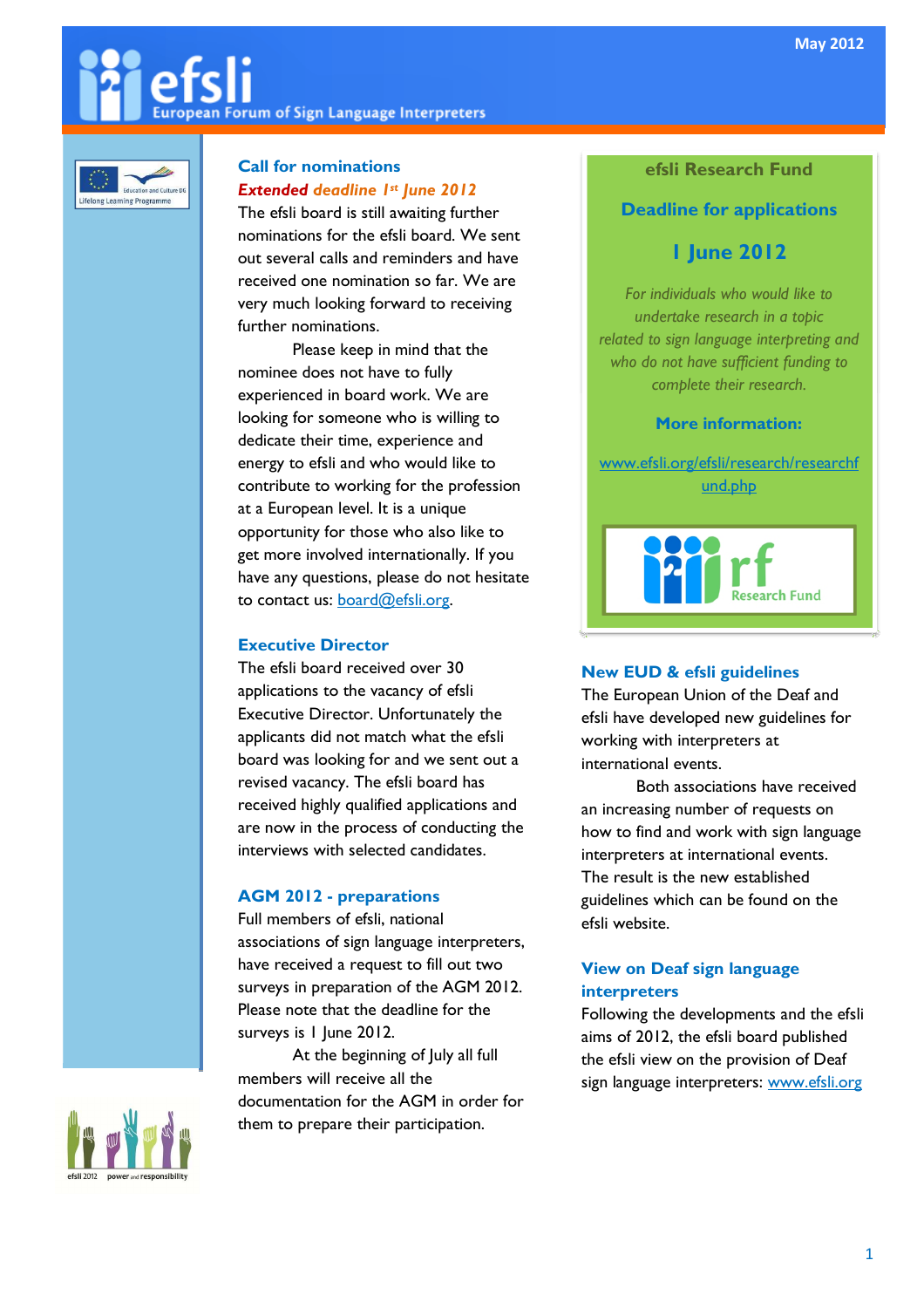# **European Forum of Sign Language Interpreters**



#### JUNE-JULY '12

29th June - 1st July efsli Summer school Tallinn, Estonia

More details & events: www.efsli.org/ efsli/efslievents/ calendar.html

#### EUD seminar

This year the EU topic is 'Active Aging'. This was also the topic of the EUD seminar held in Copenhagen on 18th May. Maya de Wit, efsli president, attended the seminar on behalf of efsli. In the upcoming efsli newsletter an article is published on the seminar.

#### First European Student Conference

Sign language interpreting students in Zwickau organised the first European conference for students in sign language interpreting. Lourdes Calle, efsli project coordinator, attended and presented efsli to all the participants. Plans are now made to organise the second conference in another European country.

#### Language industry web platform

On 24th May the European Commission organised the first platform for the language industry, which efsli attended through webstream. The platform was a follow up from 2010 when a first conference was held, which efsli also attended. The conference was organised by EC DG Translation which wants to provide a platform to all stakeholders in the language industry. On their website you can find a database (left menu under search for publications) with publications



#### May - efsli new members per association

and information on training, organising conferences, research findings, etc.: http://ec.europa.eu/dgs/translation/programmes/lang uageindustry/platform/index\_en.htm

#### efsli summer school Few places left! Register now

From  $29$ <sup>th</sup> June – 1<sup>st</sup> July the efsli Summer school will be in Tallinn, Estonia. The training on 'Ethical dilemmas and role conflicts in sign language interpreting' will be provided by Peter Llewellyn-Jones. Don't miss this opportunity and join efsli Summer school! Further information: http://www.efsli.org/efsli/efslischools/summerschool 2012/summer2012.php

## efsli 2012 conference & trainers' seminar

#### Regular registration deadline: 1 July

The University of Graz is working hard to provide trainers from around Europe with an exciting and inspiring programme. You can see here the full programme: http://www.uni-graz.at/uedo1www/uedo1wwwveranstaltungen/efsli\_rainers\_\_seminar.htm Also the efsli 2012 organisers are doing amazing work to host the efsli annual conference: www.efsli2012.org. Please remember for both events the regular early bird deadline is 1<sup>st</sup> July.

#### Last chance: who will win the membership contest? FREE registration!

The efsli membership is now coming to its final month. In the graph below you see that SVT (Finland) has taken over the lead from ASLI and has brought in the most new individual members so far!

Remember: for each new member, your association receives a 10 euro discount to the AGM & conference! If your association brings in the most new individual members, you receive the winning prize: a full discount for the cost of